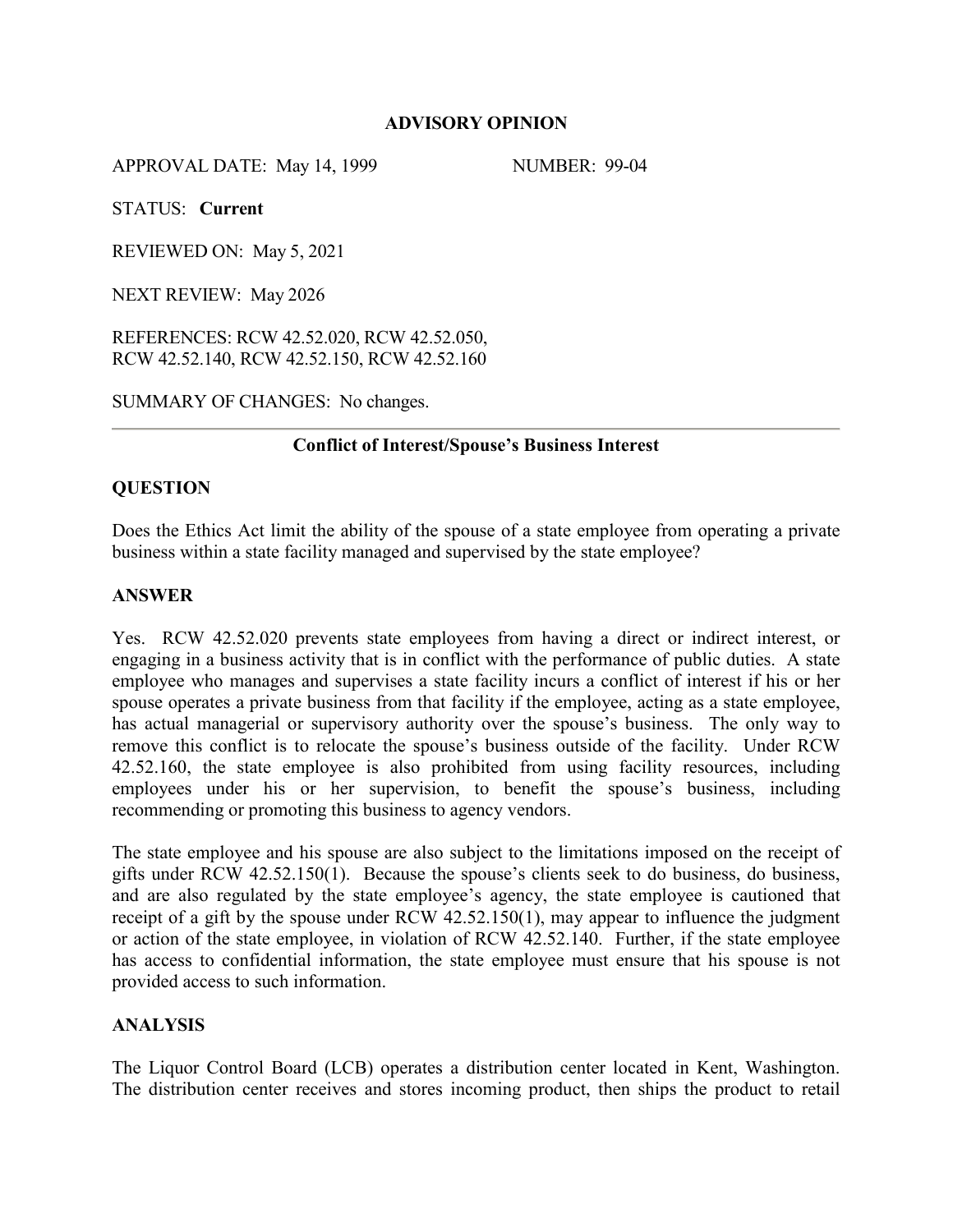outlets throughout the state. It is managed by a Deputy Director ("director") who oversees all warehouse operations, including scheduling deliveries from vendors and supervising activities that occur within the facility. The Deputy Director position is assigned to LCB's Product and Retail Services Division, the division responsible for purchasing.

The director's spouse recently started her own business. Through this business she contracts with individual vendors that supply products to the LCB distribution center, and labels or relabels products that do not meet receiving specifications established by the LCB. This service is also performed by other labeling companies; however, the director's spouse is the only person who operates her business from within the distribution center. Revenue generated from the business is not held as separate property.

RCW 42.52 does not restrict the ability of spouses of state officers and state employees from conducting their own businesses, or from contracting with persons who do business with state agencies that employ their state-employee spouses. However, there are provisions under RCW 42.52 that may limit a spouse's business activities when the business creates a conflict of interest for the state officer or state employee. Pursuant to RCW 42.52.020:

No state officer or state employee may have an interest, financial or otherwise, direct or indirect, or engage in a business or transaction or professional activity, or incur an obligation of any nature, that is in conflict with the proper discharge of the state officer's or state employee's official duties.

The director's official duties include oversight for all distribution center operations, including activities occurring within the facility–whether performed by state employees, vendors, or contractors within the facility, and including his wife's business. The fact that the director supervises the conduct of his wife's business within the distribution center as part of his official state duties creates a conflict of interest that can only be removed by the relocation of his wife's business outside the facility.

Another potential conflict is created under RCW 42.52.070 which prohibits state officers or state employees from using their official state positions to confer special privileges or exemptions:

Except as required to perform duties within the scope of employment, no state officer or state employee may use his or her position to secure special privileges or exemptions for himself or herself, or his or her spouse, child, parents or other persons.

Although other labeling businesses are not prohibited from operating within the distribution center, the fact that the director's spouse is the only labeling business that does so may lead vendors to conclude that there is some advantage or benefit to be gained by contracting with the wife's business. Moreover, competing labeling businesses may perceive that the wife's business gains a competitive advantage by operating from the facility supervised by her husband, particularly when access to LCB vendors–and clients–is direct and immediate.

A similar ethics concern is created under RCW 42.52.050 which prohibits the use of confidential information for benefit or gain, or the disclosure of confidential information: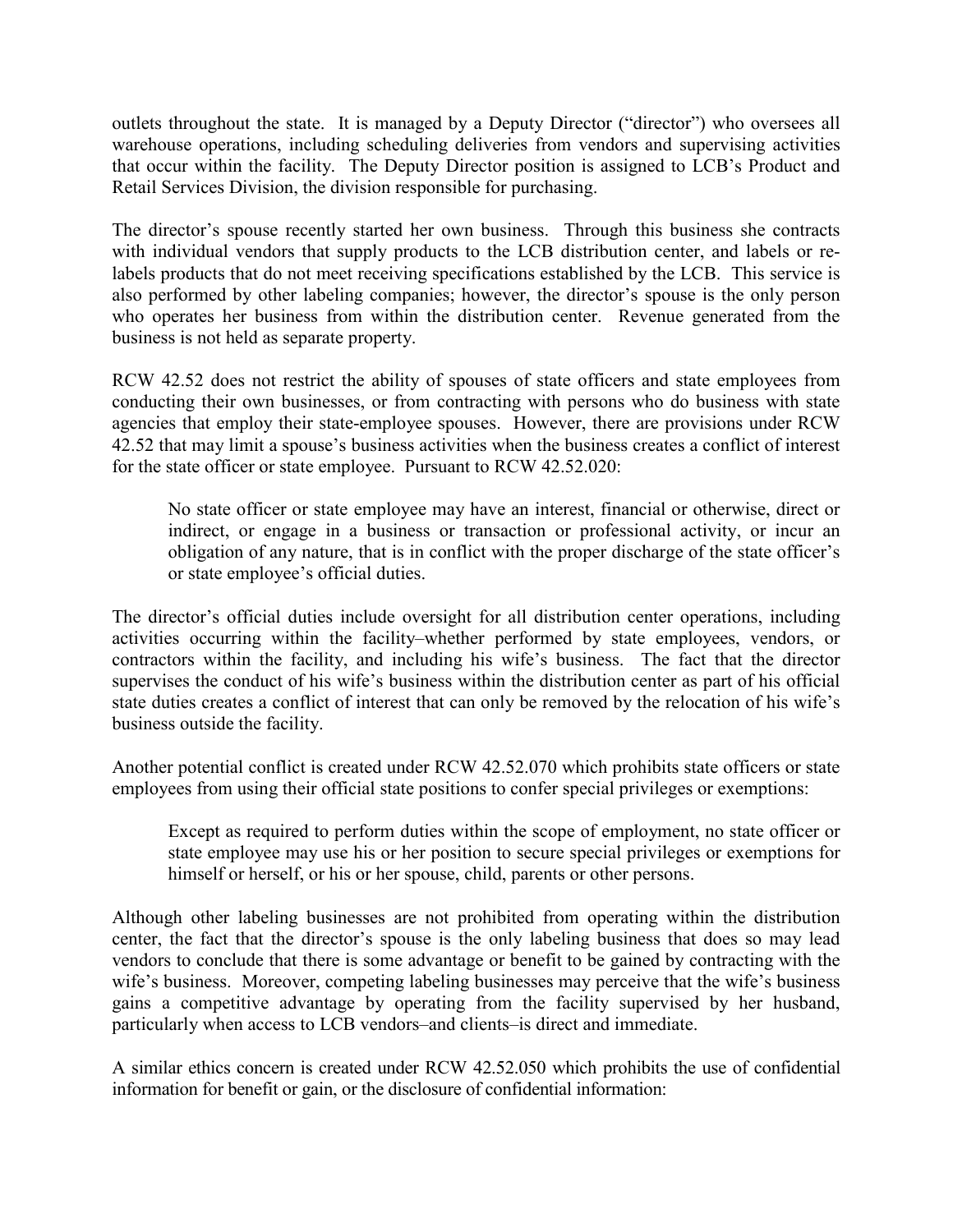- 1) No state officer or state employee may accept employment or engage in any business or professional activity that the officer or employee might reasonably expect would require or induce him or her to make an unauthorized disclosure of confidential information acquired by the official or employee by reason of the official's or employee's official position.
- 2) No state officer or state employee may make a disclosure of confidential information gained by reason of the officer's or employee's official position or otherwise use the information for his or her personal gain or benefit or the gain or benefit of another, unless disclosure has been authorized by statute or by the terms of a contract involving (1) the state officer's or state employee's agency and (b) the person or persons who have authority to waive the confidentiality of the information.
- 3) No state officer or state employee may disclose confidential information to any person not entitled or authorized to receive such information.

If the director has access to confidential information by reason of his official position with the LCB, this information may not be disclosed to or used for the benefit of the spouse or her business interests.

The potential for a violation of the provisions relating to gifts and gift limitations also exists in this situation, because the spouse is contracting with vendors who supply and are regulated by her husband's state agency. Under RCW 42.52.140, a state officer or state employee may not accept something of value if his or her vote, judgment, or action could be influenced:

No state officer or state employee may receive, accept, take, seek, or solicit, directly or indirectly, any thing of economic value as a gift, gratuity, or favor from a person if it could be reasonably expected that the gift, gratuity, or favor would influence the vote, judgment or action of the officer or employee, or be considered as a reward for action or inaction.

Because the director manages and supervises the activities of vendors operating within the distribution facility, and vendors who may also contract with his wife's business, acceptance of a gift, gratuity, or favor from a vendor by the wife may create the appearance that the giving of such items could influence the judgment or action of the director.

In addition, RCW 42.52.150(1) places limitations on the value of gifts that may be received by state officers and state employees. Such limitations apply to gifts given to family members or guests:

No state officer or state employee may accept gifts…with an aggregate value in excess of fifty dollars from a single source in a calendar year or a single gift from multiple sources with a value in excess of fifty dollars.…The value of gifts given to an officer's or employee's family member or guest shall be attributed to the official or employee for the